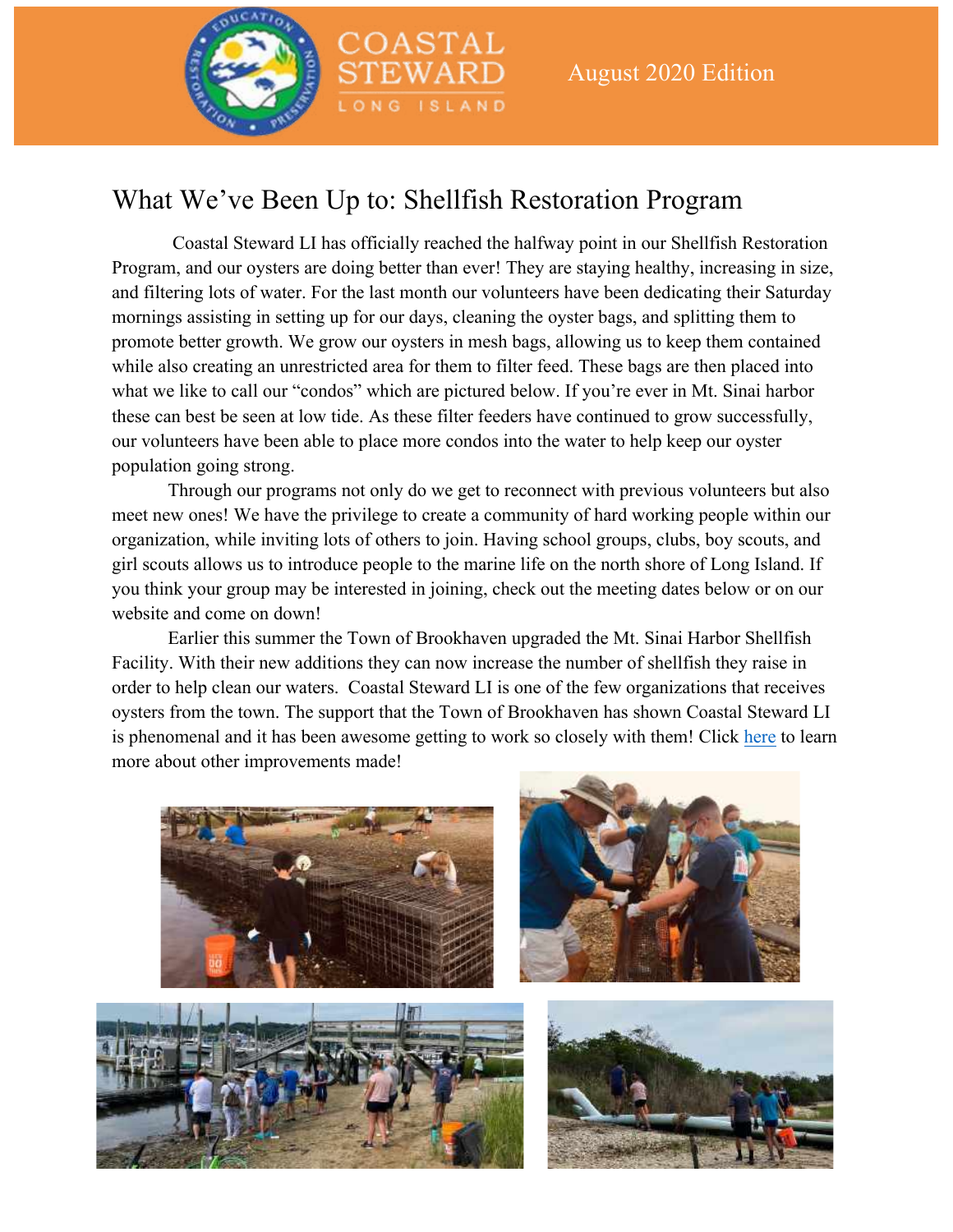

## Interested in Joining our Shellfish Restoration Program?

COASTAL

LONG ISLAND

Make sure to stay tuned for updates on when we may start conducting beach cleanups again!

Head over to our website at coastalsteward.org and click on our News and Events tab. Once we have received the necessary approvals from the various municipalities involved, we hope to be able to resume some of our cleanups through the summer and into the fall. Our next Shellfish Restoration Program dates for the month of September are:

#### **September 5th from 8:00am - 12:00pm**

#### **September 19th from 8:00am - 12:00pm**

As more members of the community come out to join Coastal Steward LI, we like to hear their experiences and what they enjoy most about working with us! This month we were fortunate to speak with the founder of Coastal Steward LI who you could hear the love for his creation in his voice:

*David Johnson is the founder of the Coastal Steward Long Island, he started this non for profit organization in order to help bring Long Island's community together. After completing his marine biology degree from Stony Brook University he began hosting beach clean ups with some friends through the International Coastal Cleanup. These gatherings kept growing larger until it turned from a few friends with garbage bags to over 200 volunteers and overflowing dumpsters. Dave's group of volunteers accounted for less than 2% of all participation from New York state but they collected over 20% of the weight in garbage. After about 10 years and countless cleanups Dave received many grants and started a board of directors in order to create his baby, Coastal Steward LI. He expressed great passion in the field of marine science and felt that the younger generations did not have the motivation or the will to get outdoors and make a difference. However, the programs he was running were beneficial for everyone in order to get community service and learn that small changes can make a big difference. Coastal Steward LI is a way to bring communities from all over together and show people the marine life that Long Island is surrounded by and why it should be protected and kept pristine. He believes that it is imperative for children to witness and take part in cleaning beaches, being in the shellfish restoration programs, and be educated about our environment in order for them to make a difference for our future. It was Dave's perseverance that helped to get his idea off the ground. Taking part in town meetings, introducing himself to everyone he met, and always discussing his passion was he able to receive lots of help through sponsors, donors, and volunteers to make his dream come true. He has much to be proud of as Coastal Steward LI has been able to release over 500,000 shellfish into Mt. Sinai and Port Jeff harbor, pick up thousands of pounds of garbage, and educate our future leaders. As Dave now lives in Florida running his own business, he has plans to begin another Coastal Steward organization in order to bring change to his new community*.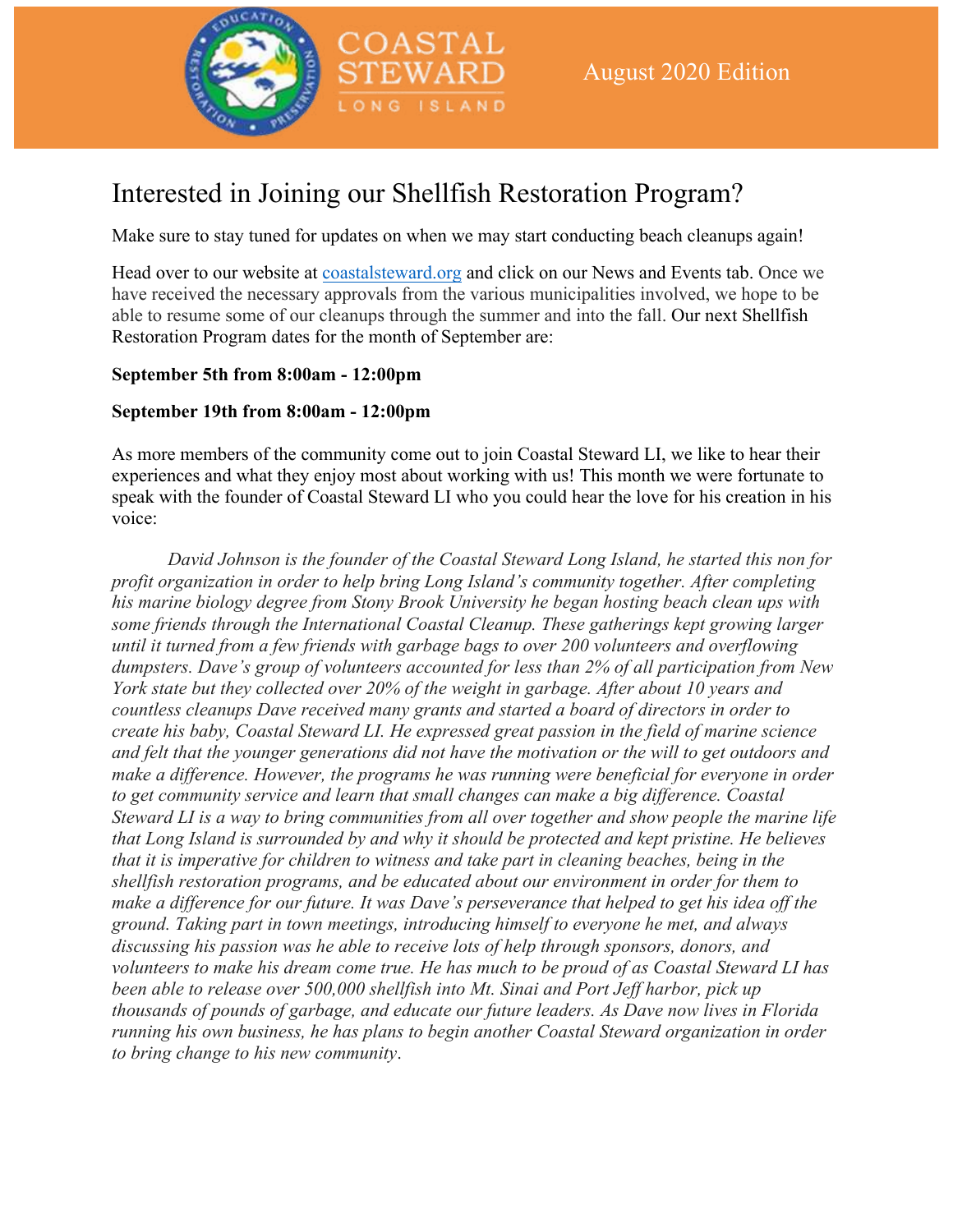

#### August 2020 Edition

One of our volunteers, Ethan, a freshman at Stony Brook University, is conducting an experiment with 800 individuals from our oyster population. His goal is to determine which conditions are most optimal for the oysters and has been tracking their growth and mortality rate carefully over the last few weeks. Ethan has two designated bags in one of the condos, one that he has placed on



the top shelf and one on the bottom. At the start of our biweekly meetings he and a few other volunteers sort out any oysters that may have died and continue to measure the growth of the living ones. The graph above displays the average size of our remaining oysters from the top and bottom bags. While both bags started between 30.0 and 33.0 mm the bottom bag seems to be growing quicker than the top. This difference may be due to the bottom bag always being submerged under water even at low tide, therefore experiencing a greater exposure to food sources. Obtaining and understanding the data above may help us to determine more



favorable conditions for oyster growth in order for us to care for our future populations.

OASTAL

NG ISLAND

#### Be a part of The Solution not The Pollution!

Coastal Steward LI's mission is dedicated to restoring and preserving Long Island's coastline. While we are still waiting on permission for beginning our beach clean ups, we have been ending each day at our Saturday SRP by strolling up and down the shoreline picking up any garbage we see. Having volunteers from the local community aid in cleaning up creates a large impact on their understanding of



the destruction that garbage can have in our waters. Everyone knows to cut the plastic rings from can packaging

for sea turtles, but did you know that we have turtles in Mt. Sinai harbor too? These guys are called terrapins and are pretty shy creatures who tend to swim away when you get near them. Terrapins and other marine animals like fish, crabs, and birds can be harmed by the waste in our waters and it is important to dispose of your garbage properly. So please come join our SRP Saturdays and help us clean the beach at the end of

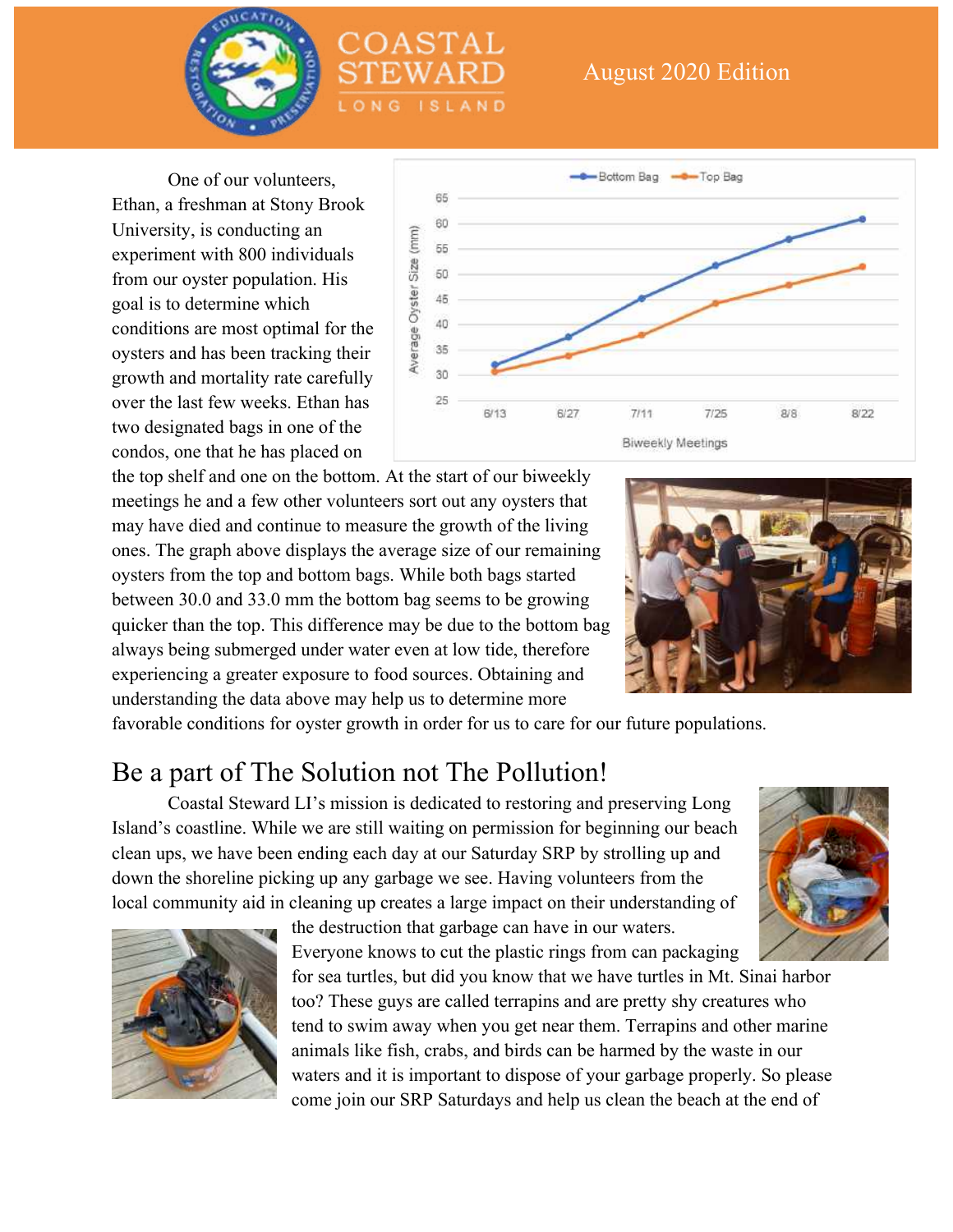

the day!

Ever Wonder About the Wildlife and Plants You See on Long Island's Shorelines?

When our volunteers get together to spend time outside, they get to observe all the interesting wildlife and learn some cool new facts! Here are some of the things that we've learned and would like to share with you!

# Native Species: Horseshoe Crabs

During the first couple of weeks of the SRP we got to observe multiple horseshoe crab nests with eggs in them! Across the world there are 4 other species of horseshoe crabs but only one in North America. Males and females come onto shore during the night of a spring high tide in order to mate and lay eggs, a female can lay up to 100,000 throughout the week! These tiny green eggs will hatch at the next spring tide and help to feed thousands of shore birds every summer. Horseshoe crabs are extremely unique creatures due to their type of blood cells. Within these cells is something called Limulus Amoebocyte Lysate, a type of clotting agent, that reacts when in contact with bacteria. Pharmaceutical



companies use their blood to ensure the cleanliness of their products to help keep us safe and healthy. Horseshoe crabs are not endangered but they should always be monitored due to their high demand for human use. These animals have been around since the dinosaurs and they are referred to as living fossils because their body plan has not evolved in millions of years. Scientists believe that many years ago some of their features may have been used differently than they are today. For example, they have eyes located on the bottom of their tail. These awesome creatures can also magnify sunlight up to 10 times and use ultraviolet light from the moon to have night vision!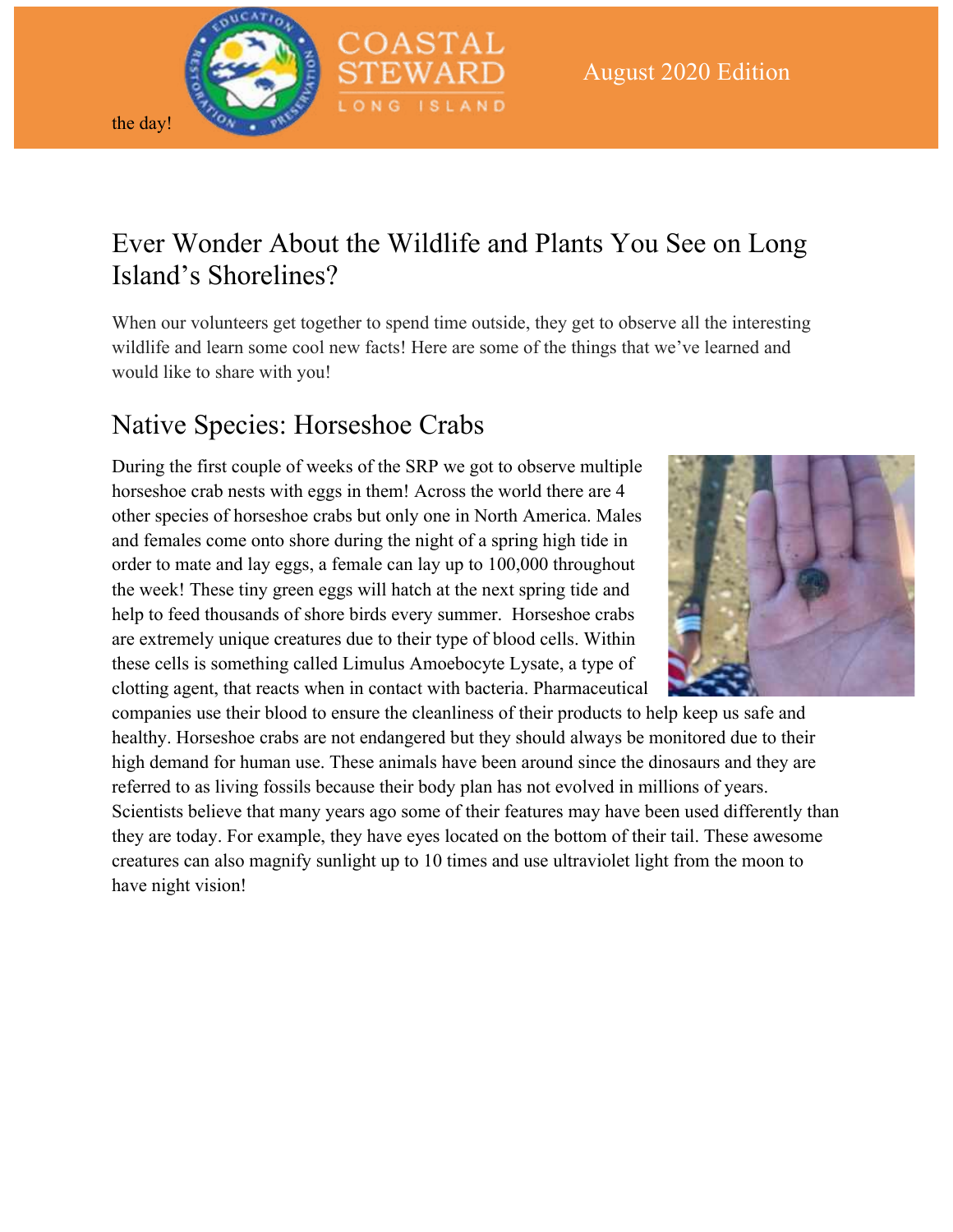

#### August 2020 Edition



DASTAL

NG ISLAND

### Shorebird: <sub>Osprey</sub>



The Osprey is a migratory bird of prey that can be found primarily near any body of water. Areas along the Long Island Sound are home to many migratory breeding pairs of Osprey. These birds of prey can be seen on man made posts in which they make their nest near a beach. Osprey use sticks, bark, and grasses to make their nest that sit at the top of a platform or a cliff. Some Osprey nests can be small but some can be large enough for a human to fit in! The nest size depends on the amount of eggs in their clutch. They live near the water because their diet exclusively consists of fish and they are the only bird of prey on this continent with a full fish diet. Osprey dive below the water to catch fish, soar along the surface of the water, and dangle their talons in the water to catch a nice fishy dinner. Osprey have a third eyelid called a nictitating membrane to help them keep their eyes dry under water and while flying. In the Long Island Sound ecosystem, the Osprey is a tertiary consumer which means they are at the top of the food chain. One can see these majestic birds soaring high in the sky, diving into the water, or roosting in its nest. This bird of prey migrates to Central and South America in the winter and migrates North in the Spring, so after a few months of cold winter conditions, seeing an osprey is a good sign for the start of Spring!